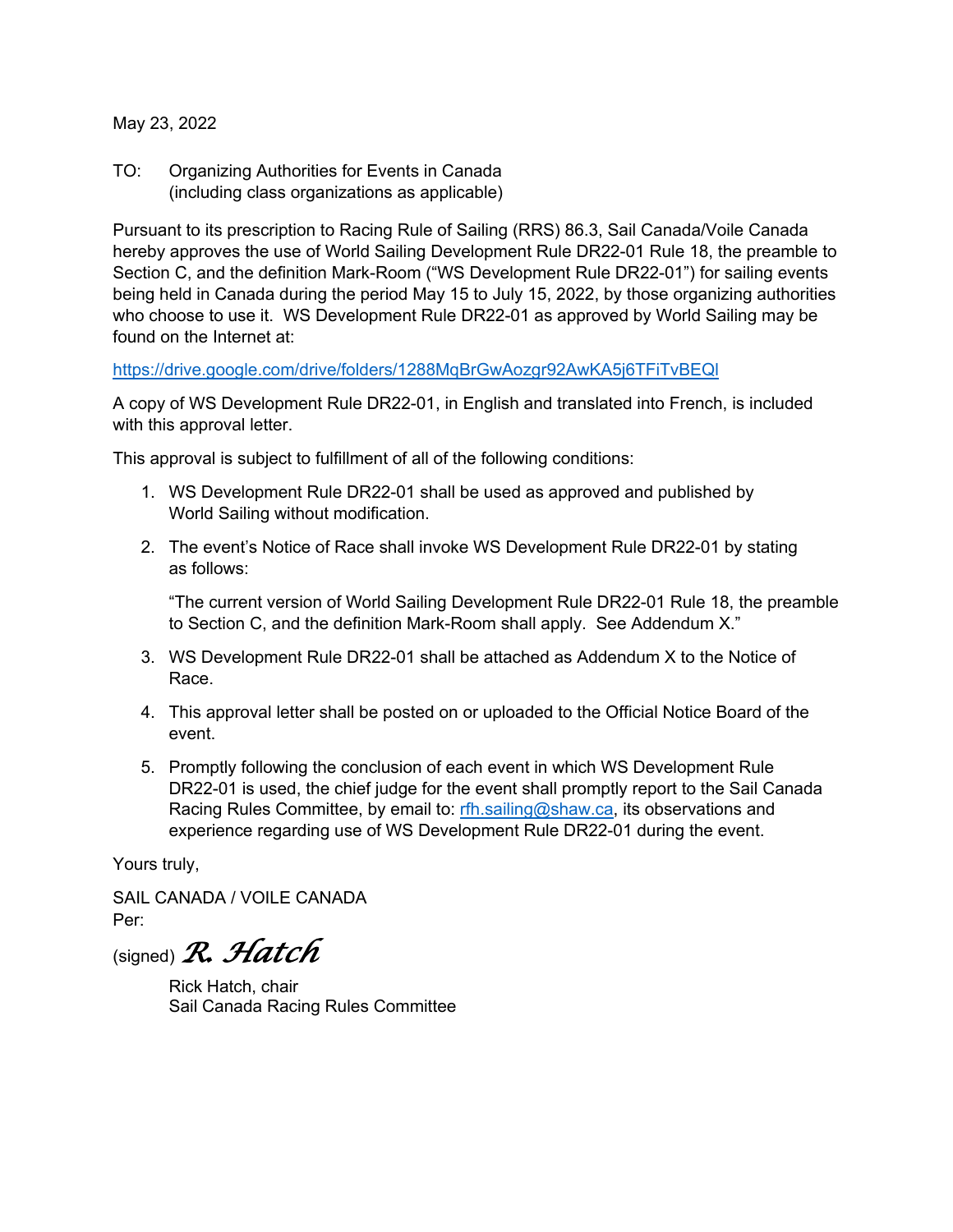# **Addendum X to the Notice of Race**

# **DR22-01 Rule 18, the preamble to Section C, and Mark-Room**

*This Development Rule has been approved by World Sailing in accordance with Regulation* 28.1.5 *(b) and shall be published as part of the NoR.*

*Version: April 2022*

### **Definition** *Mark-Room*

*Room* for a boat to sail her *proper course* to round or pass the *mark*, and *room* to pass a finishing *mark*  after *finishing*.

### **Preamble to Section C**

*Section C rules do not apply at a starting mark surrounded by navigable water or at its anchor line.*

### **18 MARK-ROOM**

### **18.1 When Rule 18 Applies**

- (a) Rule 18 applies between boats when they are required to leave a *mark* on the same side and at least one of them is in the *zone*. However, it does not apply
	- (1) between boats on opposite *tacks* on a beat to windward or when the *proper course* at the *mark* for one but not both of them is to tack,
	- (2) between a boat approaching a *mark* and one leaving it, or
	- (3) if the *mark* is a continuing *obstruction*, in which case rule 19 applies.
- (b) Rule 18 no longer applies between boats when the boat entitled to *mark-room* has left the *mark* astern and is on a course to begin sailing the next leg, or is no longer *racing*.

#### **18.2 Giving Mark-Room**

- (a) When the first of two boats reaches the *zone,*
	- (1) if the boats are *overlapped*, the outside boat at that moment shall give the inside boat *mark-room*.
	- (2) if the boats are not *overlapped*, the boat that has not reached the *zone* at that moment shall give the other boat *mark-room*.
- (b) When a boat is required to give *mark-room* by rule 18.2(a), she shall continue to do so even if later an *overlap* is broken or a new *overlap* begins.
- (c) If there is reasonable doubt that a boat obtained or broke an *overlap* before the first of two boats reached the *zone*, it shall be presumed that she did not.
- (d) Rule 18.2(a) no longer applies if the boat entitled to *mark-room* passes head to wind or leaves the *zone*.
- (e) When rule 18.2(a) does not apply and the boats are *overlapped*, the outside boat shall give the inside boat *mark-room*.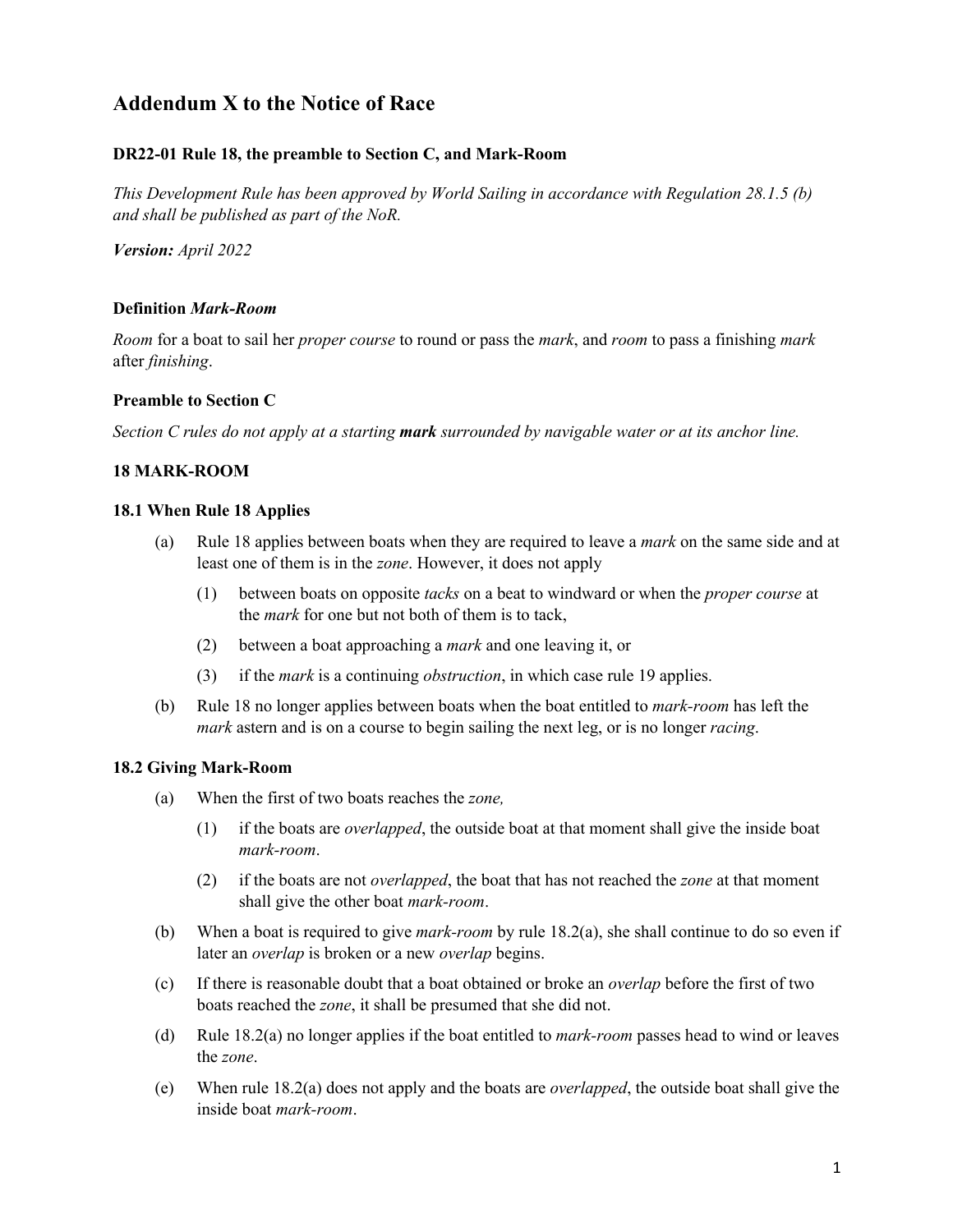### **18.3 Tacking in the Zone**

If a boat has passed head to wind in the *zone* and another boat was *fetching* the *mark* at that time,

- (a) rule 18.2 does not apply between them, and
- (b) at a *mark* to be left to port, if the other boat has been on *starboard tack* since entering the *zone,* the boat that tacked shall
	- (1) not cause the other boat to sail above close-hauled to avoid contact, and
	- (2) give *mark-room* if the other boat becomes *overlapped* inside her.

### **18.4 Gybing in the Zone**

When an inside *overlapped* boat must gybe at a *mark* to sail her *proper course*, she shall not sail farther from the *mark* than needed to sail her *proper course* if this affects the choice of course of an outside boat.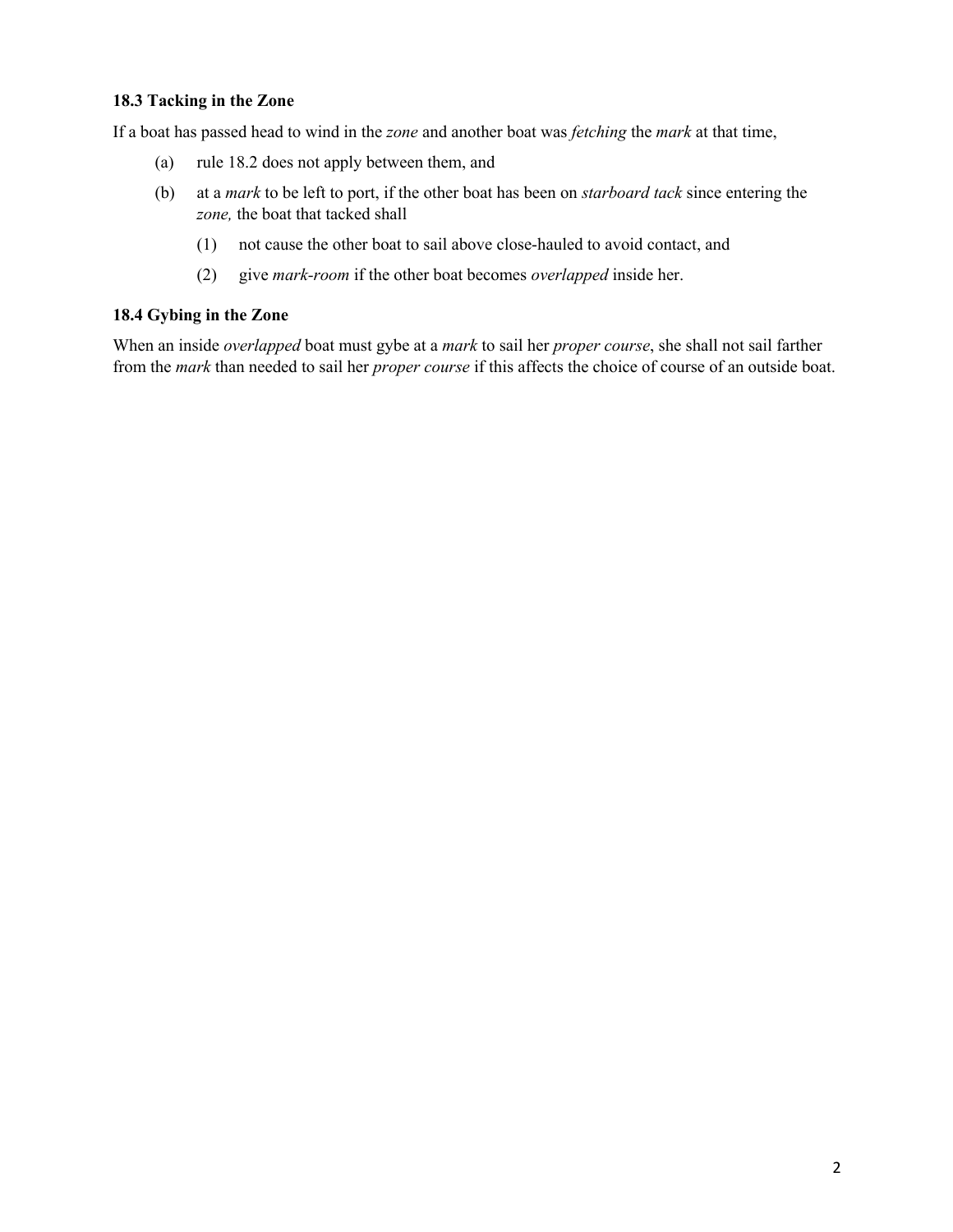# **Avenant X à l'Avis de Course**

# **DR22-01 : Règle 18, le Préambule de la Section C, et Place à la marque**

*Cette règle en cours de développement a été approuvée par World Sailing conformément à la règle 28.1.5 (b) et doit être publiée dans le cadre de l'avis de course.*

*Version : avril 2022*

### **Définition :** *Place à la marque*

*Place* pour un bateau pour naviguer sa *route normale* afin de contourner ou passer la *marque*, et *place* pour passer une *marque* d'arrivée après le *finir*.

### **Le Préambule de la Section C :**

*Les règles de la Section C ne s'appliquent pas à une marque de départ entourée d'eau navigable ou sa ligne de mouillage.*

# **18 PLACE À LA MARQUE**

## **18.1 Quand la règle 18 s'applique**

- (a) La règle 18 s'applique entre des bateaux quand ils sont tenus de laisser une *marque* du même côté et qu'au moins l'un d'eux est dans la *zone.* Cependant, elle ne s'applique pas
	- (1) entre des bateaux sur des *bords* opposés sur un louvoyage au vent ou quand la *route normale* à la *marque* pour l'un d'eux, mais pas pour les deux, est de virer de bord,
	- (2) entre un bateau s'approchant d'une *marque* et un autre la quittant, ou
	- (3) si la *marque* est un *obstacle* continu, auquel cas la règle 19 s'applique.
- (b) La règle 18 ne s'applique plus entre des bateaux lorsque le bateau ayant droit à la *place à la marque* a laissé la *marque* à l'arrière et suit sa *route normale*, ou n'est plus *en course.*

### **18.2 Donner la place à la marque**

- (a) Quand le premier des deux bateaux atteint la *zone,*
	- (1) si les bateaux sont *engagés*, le bateau à l'extérieur, à ce moment, doit donner au bateau à l'intérieur la *place à la marque.*
	- (2) si les bateaux ne sont pas *engagés*, le bateau qui n'a pas atteint la *zone* à ce moment-là doit donner à l'autre bateau la *place à la marque.*
- (b) Quand un bateau est tenu de donner la *place à la marque* en vertu de la règle 18.2(a), il doit continuer à le faire même si par la suite un *engagement* est rompu ou un nouvel *engagement* est établi.
- (c) S'il existe un doute raisonnable sur le fait qu'un bateau a obtenu ou rompu un *engagement* avant que le premier des deux bateaux n'ait atteint la *zone*, il doit être présumé qu'il ne l'a pas obtenu ou rompu.